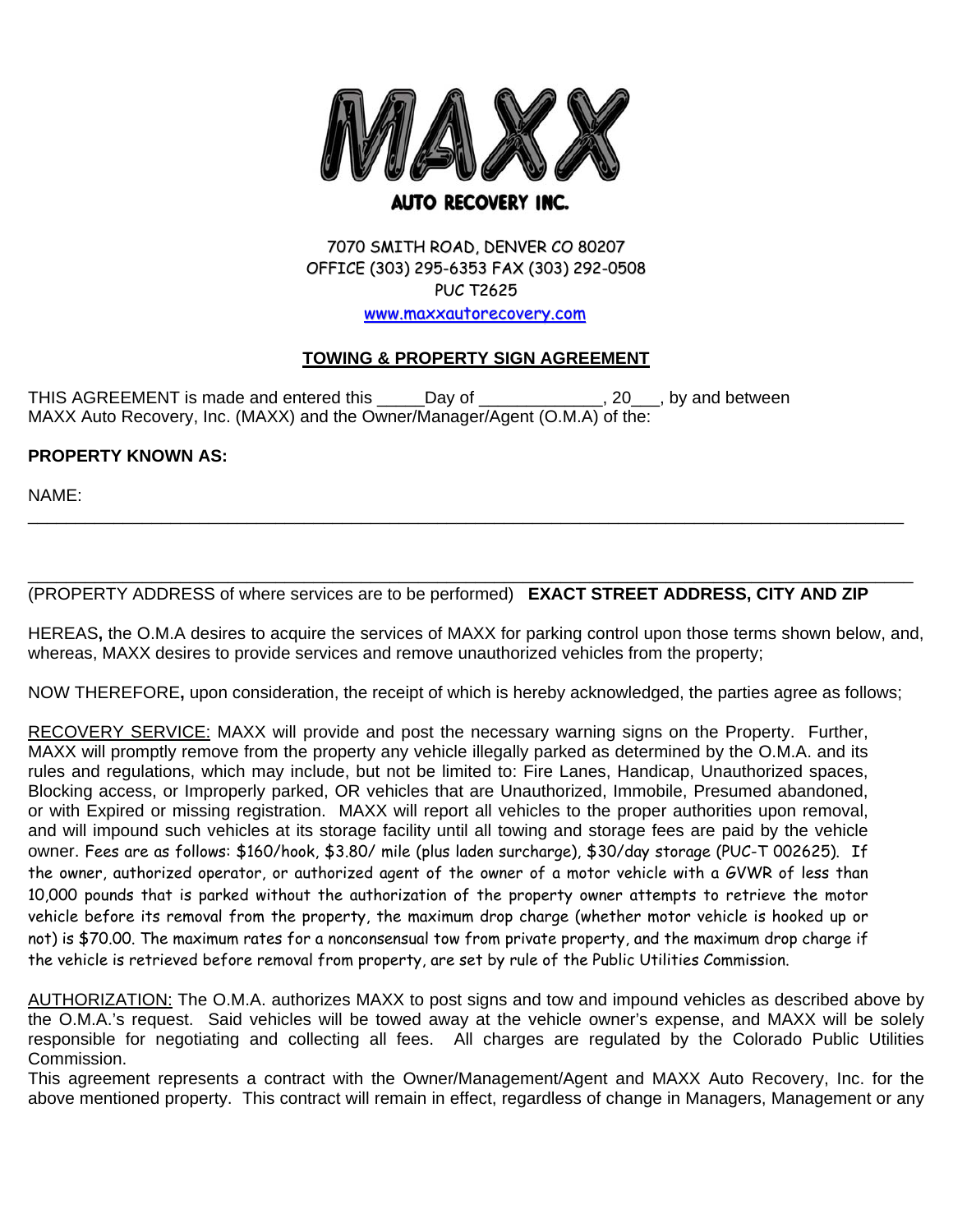other authorized representative of this property until MAXX Auto Recovery, Inc. receives a 30day cancellation notice. If an authorized agent listed below is no longer associated with this property, and no other notice is provided to MAXX, MAXX reserves the right to respond to any agent of the property now acting in that position of authority.

INDEMNITY: MAXX will assume responsibility for any damage or injuries which may occur during the recovery of any motor vehicle under this agreement, and will indemnify and hold harmless the O.M.A. from such occurrence. MAXX will not accept any responsibility for damages that it is not allowed to inspect prior to repairs being performed. MAXX will take the utmost care and precaution when entering/exiting garages, but will not be held responsible for faulty garage equipment which in turn causes damage to either the tow truck or the towed vehicle. Please advise MAXX in writing of any special concerns regarding property and/or garages.

TERMINATION: This agreement may be terminated by either party upon Thirty days written notice and removal and return of signs posted on property.

### **SIGNS:**

TO PROPERTY MANAGERS**:** *PLACARD SIGNS ARE PROPERTY OF MAXX AUTO RECOVERY.*

Signs are free of charge for the duration of this agreement. There will be a \$10.00 charge each to replace and damaged sign during this agreement. If, for any reason, you discontinue service and/or do not manage the property any longer, you are required to give MAXX a 30-day written notice during which time MAXX will retrieve their signs. Failure to do so will incur a \$30.00 per sign charge to the O.M.A.

LOT OPS: Properties which need MAXX Auto Recovery to move vehicles from one space to another due to parking lot maintenance will be charged \$75.00 for 0-1 vehicle; \$55.00 for 2 or more vehicles. ALL OTHER MOVES DUE TO PROPERTY DAMAGE, I.E. FLOODS, FIRE, ETC. WILL BE CHARGED ON RATES TO BE DETERMINED BY THE SCOPE OF THE WORK. All invoices are due within 30 days from invoice date. All invoices not paid within 30 days will accrue a finance charge of 1.5% per month (18% annually). Any unpaid balances may be referred to collection.

DRY RUN: (N/A UNLESS ABUSED) :A charge of \$75.00 will be billed to the O.M.A. as a "dry run" fee if vehicle moves after a property called for a tow and then fails to contact MAXX Auto Recovery to cancel tow.

INFORMATION NEEDED AT TIME OF REPORTING A TOW:

Vehicle Information: **Make, Model, Color, License Plate #, Location on Property, Reason for Impound** 

If the Vehicle has any of the following: **Flat Tires (example Front Driver Side), If the vehicle looks stolen i.e. Broken Windows, Broken Steering Column please contact your local police department so they may investigate.** 

\_\_\_\_\_\_\_\_\_\_\_\_\_\_\_\_\_ \_\_\_\_\_\_\_\_\_\_\_\_\_\_\_\_\_\_

An Authorized Person representing the Property must be present to sign for *ALL* tows.

# **MAXX AUTO RECOVERY, INC. MANAGEMENT**

\_\_\_\_\_\_\_\_\_\_\_\_\_\_\_\_\_\_\_\_\_\_\_\_\_\_\_\_\_\_ \_\_\_\_\_\_\_\_\_\_\_\_\_\_\_\_\_\_\_\_\_\_\_\_\_\_\_\_\_\_\_ Signed/Print Name Signed/Print Name

Date Date Date